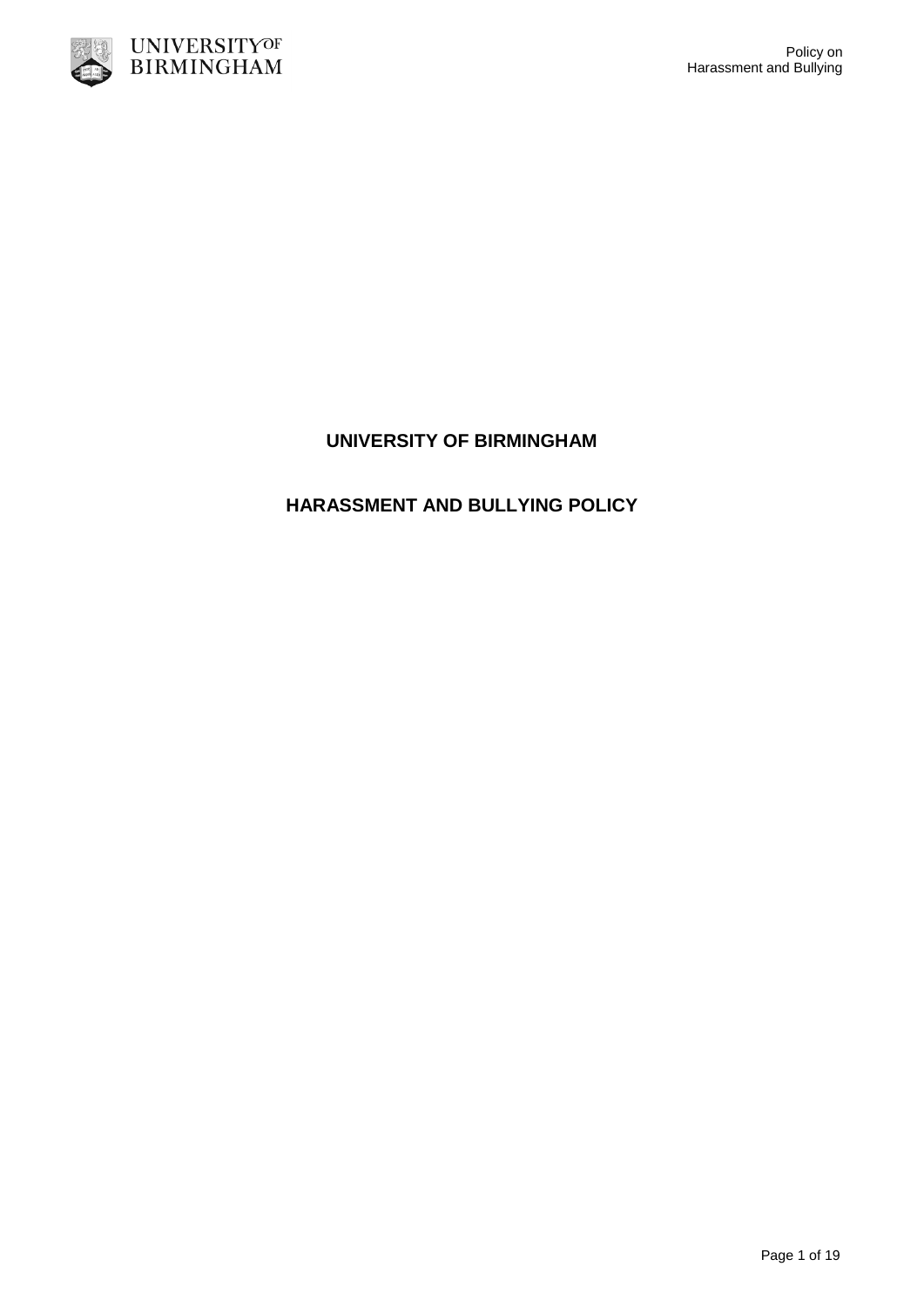

# **Table of Contents**

# **Part I – Introduction and Definitions**

- 1 Purpose and Scope of the Policy
- 2 University Policy Statement on Harassment and Bullying
- 3 What is Harassment?
- 4 What Behaviour Constitutes Harassment?
- 5 Reasonableness
- 6 What is Bullying?
- 7 What Behaviour Constitutes Bullying?
- 8 Victimisation
- 9 Hate Crimes
- 10 Good Faith

## **Part II – Staff and Student Procedures**

- 11 Addressing Harassment and Sources of Support
- 12 Informal Procedures for Addressing Harassment
	- 12.2 Individual Action
	- 12.3 Third-party Intervention
	- 12.4 Mediation
- 13 Formal Procedures for Addressing Harassment
- 14 Guidance
	- 14.1 Guidance for Persons Accused of Harassment (the Alleged Harasser)
	- 14.2 Guidance for Persons Witnessing Harassment
- Appendix 1 Forms of Harassment
- Appendix 2 Sources of Help and Advice
- Appendix 3 Harassment Advice Service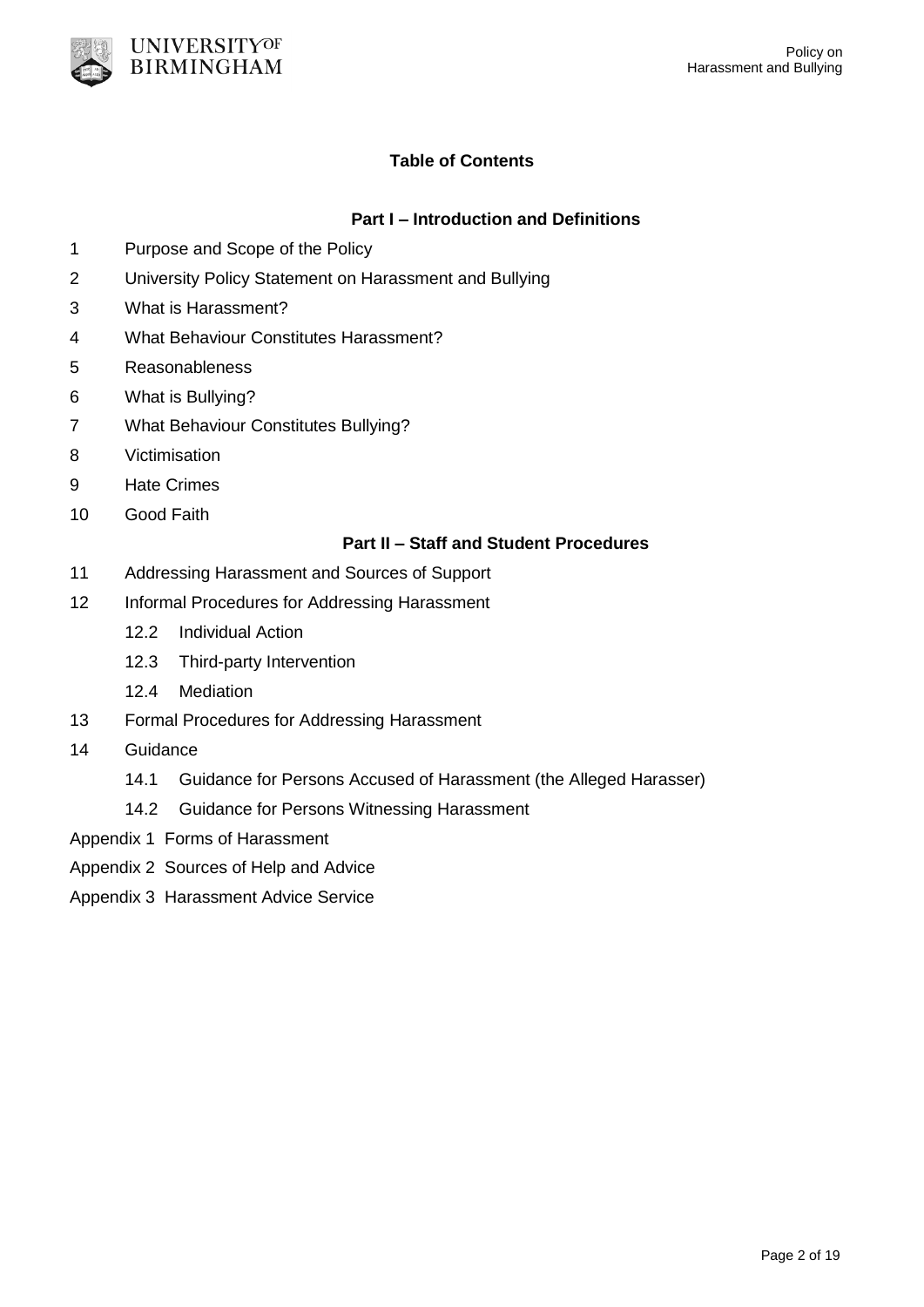

#### **Part I – Introduction and Definitions**

#### **1. Purpose and Scope of the Policy**

- 1.1 In this Policy:
	- "Harassment" shall mean harassment, bullying or victimisation as defined in Part I, sections 3-8 of this Policy.
	- "Complainant" shall mean the person or group who make an allegation of Harassment
	- "Alleged Harasser" shall mean the person or group who are the subject of allegations of Harassment
- 1.2 This Policy has the status of a Code of Practice in the University's legislative framework.
- 1.3 The purpose of this Policy is to state the University's position on Harassment, to raise awareness amongst the University community of behaviour that would be considered Harassment, and to provide guidance on informal and formal means of dealing with Harassment when it occurs.
- 1.4 This Policy applies to all Registered Students of the University, Students on a Leave of Absence, External Resit Students, Thesis Awaited Students and Graduands (referred to in this Policy as 'students'), all members of staff, including honorary staff, and all visitors to the University.
- 1.5 Copies of this Policy are available on the University website or in hardcopy format from Human Resources, Employee Support Services (Workplace Wellbeing), Registry, Student Services and the Guild of Students. Copies of the Policy in accessible formats are available from Design and Publications.

### **2. University Policy Statement on Harassment and Bullying**

2.1 The University believes that Harassment pollutes the working and learning environment and has a detrimental effect upon the wellbeing, health, confidence, morale and performance of those directly affected by such behaviour or who are witness to it. The University is committed to creating a working and learning environment free from Harassment and discrimination in which all staff, students and visitors to the University are treated with dignity and respect. These principles are enshrined in the University Charter and its Statutes, which states:

'*The University promotes equal opportunities and shall exercise no discrimination on the grounds of political opinion, age, colour, disability, ethnic or national origin, gender<sup>1</sup> , marital status, race, religion or sexual orientation in the admission of students, or the appointment or promotion of staff or the awarding of any Degree, Diploma or Certificate, or generally, in the execution of any of its Objects as laid down by the Charter.'<sup>2</sup>*

 $\overline{a}$ 

 $1$  The term 'gender' in the [Charter](https://intranet.birmingham.ac.uk/hr/documents/public/dubai/Guidance-policy/Equality-and-Diversity-Dubai.pdf) denotes gender, gender identity, sex and pregnancy/maternity

<sup>2</sup> University Charter of Incorporation 2013-14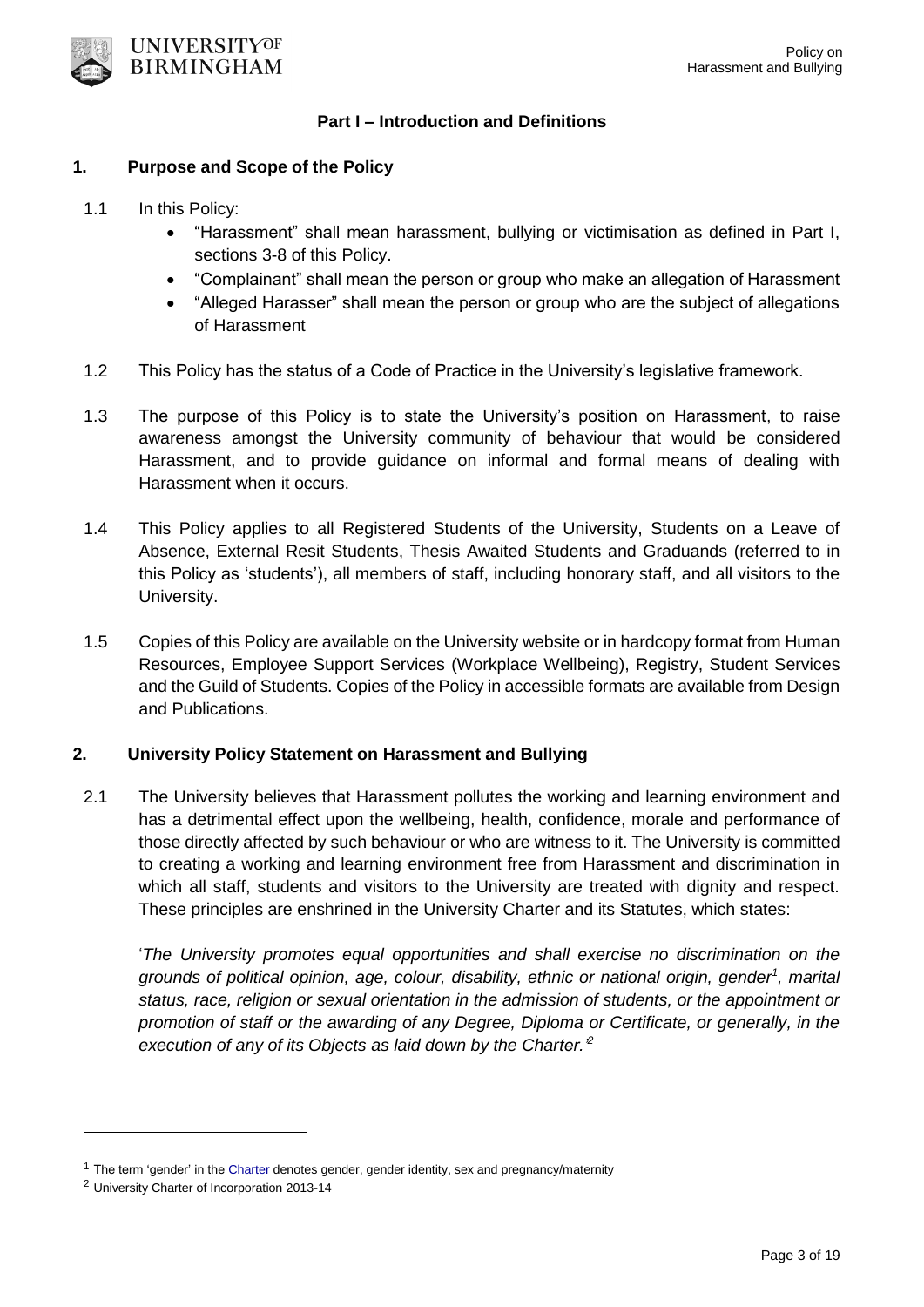

- 2.2 All staff and students are expected to uphold these principles and to support and promote the creation of a Harassment-free working and learning environment.
- 2.3 The University strongly encourages any staff, student or visitor who considers they are suffering Harassment to take action using the procedures set out in this Policy. The University in turn commits to take seriously and thoroughly investigate any allegations of Harassment that are formally brought to its attention. No person will be treated less favourably for making an allegation in good faith. Where such an allegation is found to be true, action will be taken against the perpetrators, up to and including dismissal of staff or expulsion of students. Individuals who engage in unlawful Harassment may also be held personally liable for their actions and subject to prosecution under criminal law.

# **3. What is Harassment?**

3.1 Harassment is any behaviour that is unwelcome and affects the dignity of those subjected to it. For the purposes of this Policy, the University will use and apply the following definition of Harassment as being:

'Unwanted conduct related to a protected characteristic which has the purpose or effect of:

- violating a person's dignity; or
- creating an intimidating, hostile, degrading, humiliating or offensive environment for them.'<sup>3</sup>
- 3.2 Harassment may take place for any number of reasons. A person may be subjected to Harassment because they are perceived as being 'different to the norm' in some way or are in a less powerful position than the Alleged Harasser. For this reason, people who are in a minority position – be it numerical or hierarchical – may be more vulnerable to being harassed. It is important to recognise however, that Harassment can occur in less obvious scenarios and outside of traditional power relationships. For example a staff member could be harassed by a student or a manager by a member of staff. In addition, an individual may feel harassed even if the behaviour is not directed at them (harassment because of association) or it is directed at them but they do not have the protected characteristic but are perceived to have it (harassment because of perception).
- 3.3 The protected characteristics are:
	- age
	- disability (physical or mental)
	- gender reassignment
	- race (including ethnic and national origins, colour and nationality)
	- religion or belief (including lack of belief)
	- sex (including sexual harassment)
	- sexual orientation

-

<sup>&</sup>lt;sup>3</sup> Section 26 of the Equality Act 2010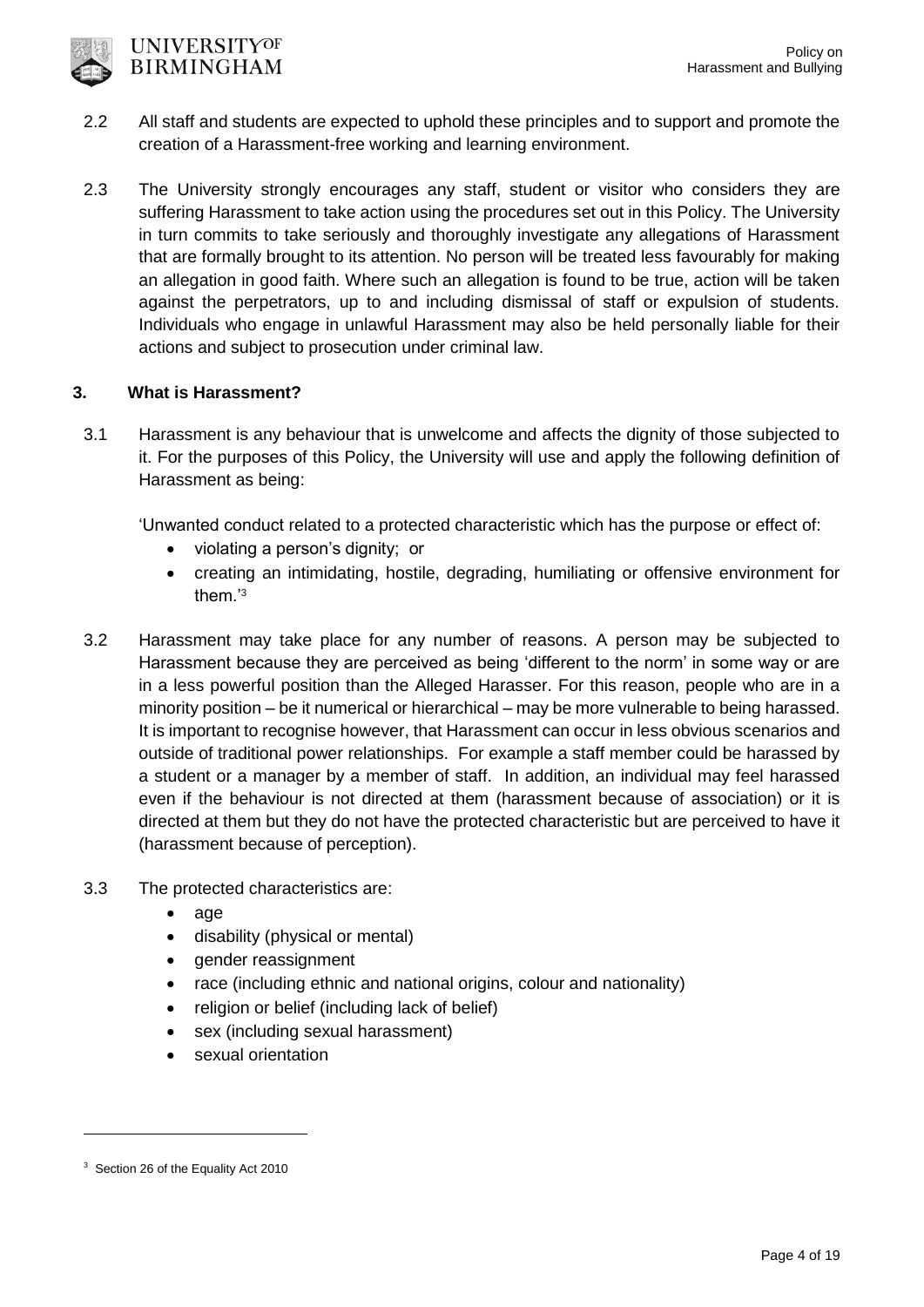

3.4 Harassment related to these characteristics is unlawful<sup>4</sup> . Appendix 1 provides further details of these forms of Harassment.

# **4. What behaviour constitutes Harassment?**

- 4.1 As the definition of Harassment makes clear, any behaviour that is unwanted and could reasonably be considered as violating a person's dignity or creating an intimidating, hostile, degrading, humiliating or offensive environment for them is potentially Harassment. Typically, for behaviour to be considered Harassment, it must be persistent and continue or develop over a period of time. However, a one-off incident that is particularly serious can in itself constitute Harassment.
- 4.2 Harassment can be communicated verbally, be physical in nature, or be expressed through other means of communication, such as letters, emails, text messages and graffiti. It may be expressed directly to the Complainant, occur in their presence or be communicated about them to a third party. Often Harassment is targeted at a particular individual. However, a prevailing workplace or learning culture, where, for example, the telling of racist jokes or homophobic comments is tolerated, can also constitute Harassment.
- 4.3 Behaviour amounting to Harassment may include:
	- Insults, name-calling and offensive language and gestures
	- Inappropriate jokes including racist, sexist, homophobic, biphobic, transphobic or ageist jokes, or derogatory or stereotypical remarks about a particular ethnic or religious group or gender
	- Ridiculing and undermining behaviour
	- Inappropriate or unnecessary physical contact
	- Physical assault or threats of physical assault
	- Intimidating, coercive or threatening actions and behaviour
	- Unwelcome sexual advances
	- Isolation, non-cooperation or deliberate exclusion
	- Inappropriate comments about a person's appearance, intrusive questions or comments about a person's private life and malicious gossip
	- Outing or threatening to out someone as gay, lesbian, bi or trans
	- Offensive images and literature
	- Pestering, spying or stalking
- 4.4 These examples are not intended to be exhaustive. They are, however, indicative of behaviour that would be considered unacceptable conduct by the University. Appendix 1 provides further examples.

## **5. Reasonableness**

-

5.1 On occasion, individual perceptions of behaviour may differ - perhaps due to differences in attitude, experience or culture - and what one person would consider acceptable behaviour may be unacceptable to another. The defining factor in determining if behaviour amounts to

<sup>4</sup> Equality Act 2010. Protection from Harassment is also provided by the Protection from Harassment Act 1997.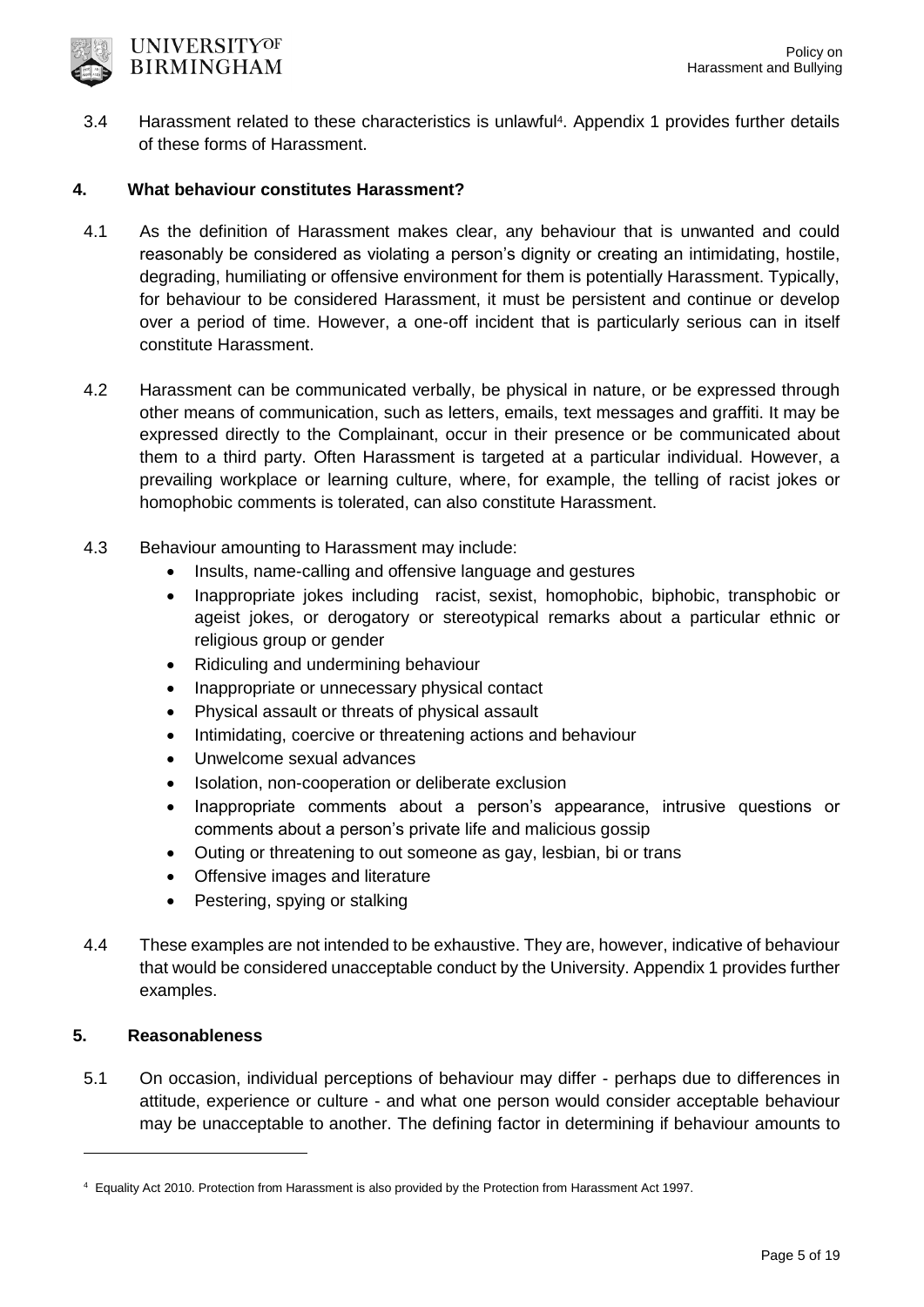

Harassment is that the behaviour is unacceptable to the recipient and could 'reasonably be considered' to amount to Harassment. The intention of the person engaging in the behaviour – whether or not they meant to harass – is not a primary factor in determining if Harassment has taken place.

- 5.2 When considering allegations of Harassment, the University will therefore apply a test of 'reasonableness' to determine if Harassment has taken place. That is, with due regard to the circumstances, including in particular the perception of the Complainant, could the behaviour in question 'reasonably be considered' to cause Harassment, e.g. could it reasonably be considered to:
	- violate the Complainant's dignity, or
	- create an intimidating, hostile, degrading, humiliating or offensive environment for them.
- 5.3 The University recognises Harassment as distinct from vigorous academic debate, which is characterised as being respectful, encouraging a variety of viewpoints and having the effect of stimulating and encouraging thought and discussion. Whilst staff and students will clearly hold a range of views on a variety issues, they would be expected to treat all members of the University community with dignity and respect and ensure that the expression of their views is not manifested in such a way that creates an environment that is intimidating, hostile, degrading, humiliating or offensive to others.

# **6. What is Bullying?**

-

6.1 Bullying can be defined as unwanted 'offensive, intimidating, malicious or insulting behaviour, an abuse or misuse of power through means intended to undermine, humiliate, denigrate or injure the recipient.'5 Typically, bullying is one person against another, or a group of people against an individual. Bullying can also occur in less obvious scenarios and outside of traditional power relationships, e.g. a member of staff may be bullied by a student or a manager by a member of staff.

# **7. What behaviour constitutes Bullying?**

- 7.1 Behaviour generally accepted as amounting to bullying includes:
	- Ridiculing a person
	- Shouting or screaming at a person
	- Setting someone up to fail, e.g. withholding necessary information or deliberate work overload
	- Unwarranted or invalid criticism and criticism which lacks the necessary constructive support to help the recipient improve their performance
	- Persistently 'singling out' a person without good reason or deliberately excluding, isolating or ignoring an individual
	- Making threats or comments about job security or academic success or failure without foundation

<sup>5</sup> ACAS "Bullying and Harassment at Work: A Guide for Managers and Employers."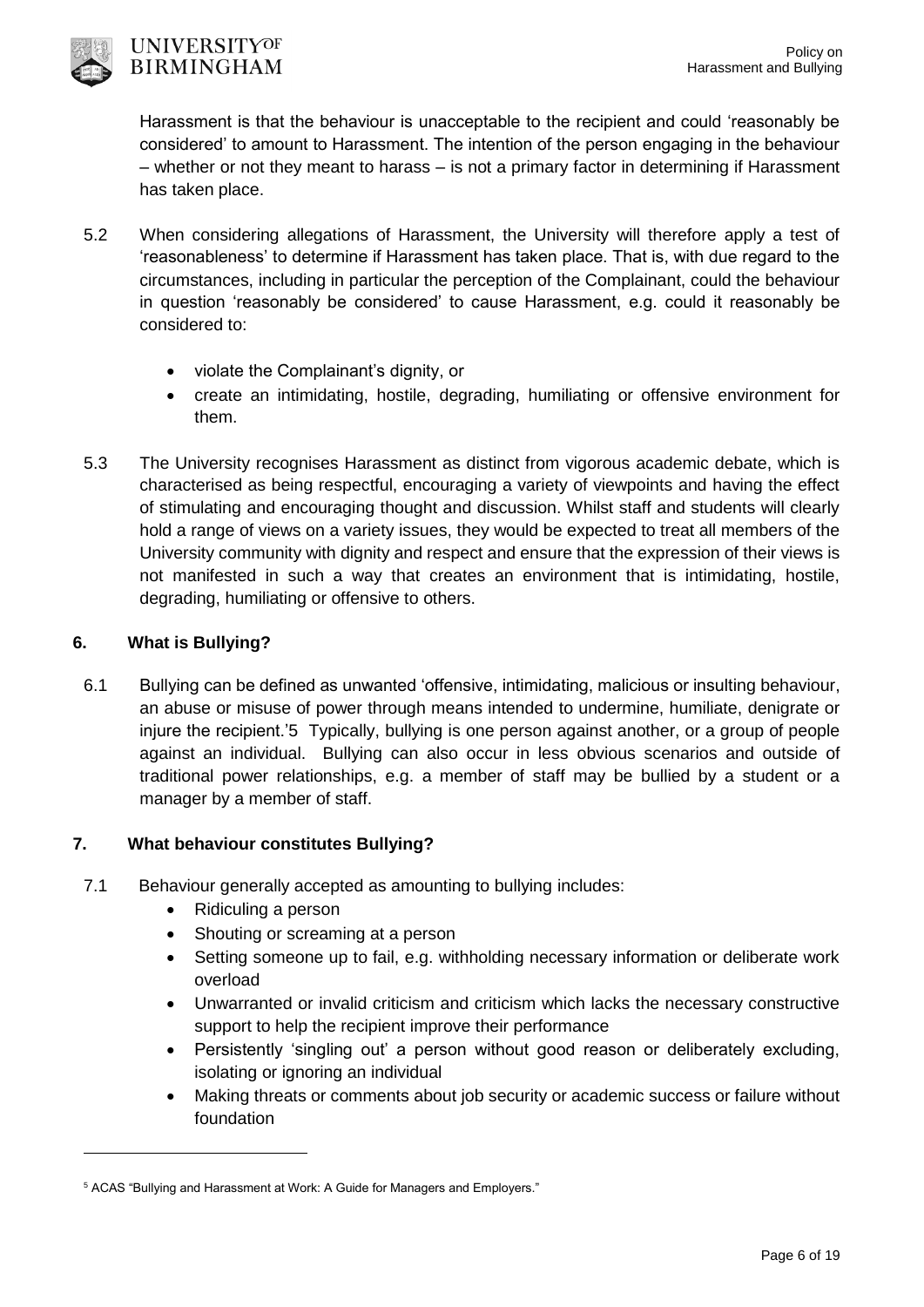

- 7.2 The above examples are not exhaustive. They are, however, indicative of behaviour that would be considered unacceptable conduct by the University.
- 7.3 When considering allegations of bullying, the University will apply the test of 'reasonableness' to determine if bullying has taken place. The test will be applied as outlined in paragraphs 5.1- 5.2 above with due regard in particular to the perception of the Complainant and whether the behaviour in question could reasonably be considered to undermine, humiliate, denigrate or injure the Complainant.
- 7.4 Bullying is distinct from vigorous academic debate, or the actions of a supervisor or manager making reasonable (if unpopular) requests. It is also distinct from techniques used to manage and improve performance, the distinguishing factor being that these have the effect of supporting and developing potential or promoting desired work performance, whereas bullying has the effect of undermining, humiliating, denigrating or injuring the recipient.

## **7.5 Electronic bullying and the use of Social Media (Blogs, Wikis, Forums, Email etc)**

Electronic bullying is a term used to refer to bullying through electronic media. In sending emails all staff and students should consider the content, language and appropriateness of such communications.

- 7.5.1 The use of Social Media for appropriate purposes has grown considerably over the last few years. The *General Conditions of Use of Computing and Network Facilities* must be followed and is accessible at: http://www.birmingham.ac.uk/Documents/university/legal/generalconditions-use-computing-v3.pdf. The following guidance is also relevant for both students and staff:
	- avoid using language which would be deemed to be offensive to others in a face-toface setting as the impact on an individual will be much the same
	- avoid forming or joining an online group that isolates or victimises students or colleagues
	- ensure that you never use such sites to access or share illegal content

If instances of what might be online harassment or bullying are reported they will be dealt with in the same way as if they had taken place in a face-to-face setting.

## **8. Victimisation**

- 8.1 Victimisation is when a person (A) subjects another person (B) to a detriment because they have (or person A believes they have), in good faith, made allegations of Harassment or discrimination, intend to make such an allegation or have assisted or supported a person in bringing an allegation.
- 8.2 Examples of victimisation may include labelling an individual a 'troublemaker' and/or refusing to advance them academically or professionally, refusal to provide a reference once the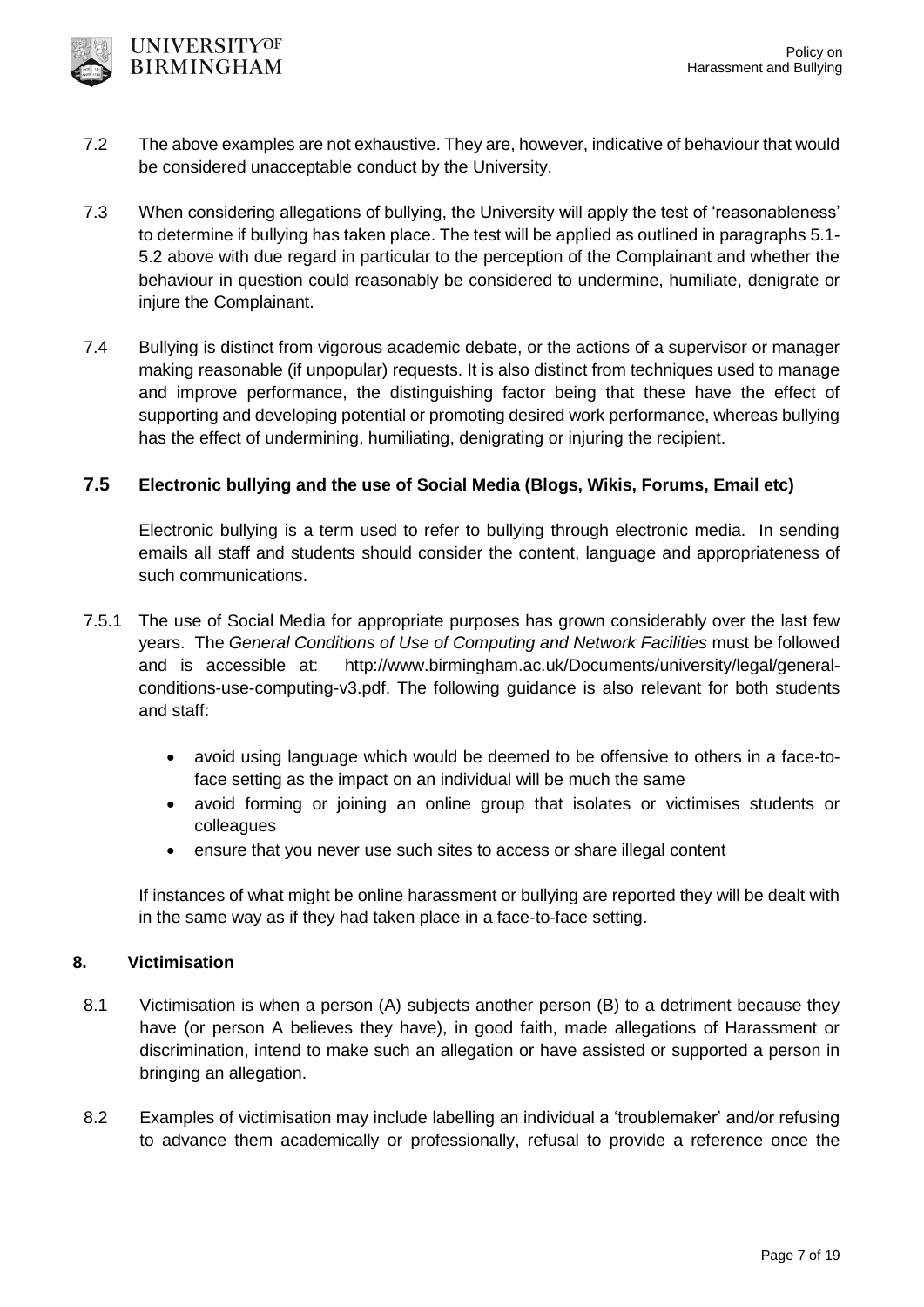

working or learning relationship has ended, or to treat them in any way less favourably as a result of their actions.

8.3 Victimisation is unlawful under Harassment and discrimination legislation and will be treated as a form of Harassment under this Policy.

### **9. Hate Crimes**

9.1 The University accepts the following definition of hate crime and intolerance, put forward by Universities UK, the Equality Challenge Unit and SCOP:

'Crimes or behaviour motivated by prejudice, hatred or intolerance that intentionally demean individuals and groups defined by their ethnicity, race, religion and belief, sexuality, gender, conscience, disability, age or lawful working practices and which give rise to an environment in which people will experience, or could reasonably, fear harassment, intimidation or violence.'6

- 9.2 The University reaffirms its belief that the diversity of its staff and students is a source of strength. Accordingly, it will actively seek to protect its community from prejudice, hatred or intolerance.
- 9.3 Any hate crime will be treated as a form of Harassment under this Policy and the University reserves the right to report to the Police any incident which it believes may constitute a criminal offence.

## **10. Good Faith**

-

10.1 If, at any time, there is evidence that allegations of Harassment or bullying have been made vexatiously or maliciously, that false information has been provided or that the complainant has otherwise acted in bad faith, disciplinary action may be taken. Any investigation based upon those allegations may be terminated.

<sup>6 &#</sup>x27;Promoting Good Campus Relations: Dealing with Hate Crimes and Intolerance,' Universities UK, Equality Challenge Unit, SCOP, 2005. The University understands the term 'religion and belief' to mean religion or similar philosophical belief, as defined in the Employment Equality (Religion or Belief) Regulations 2003.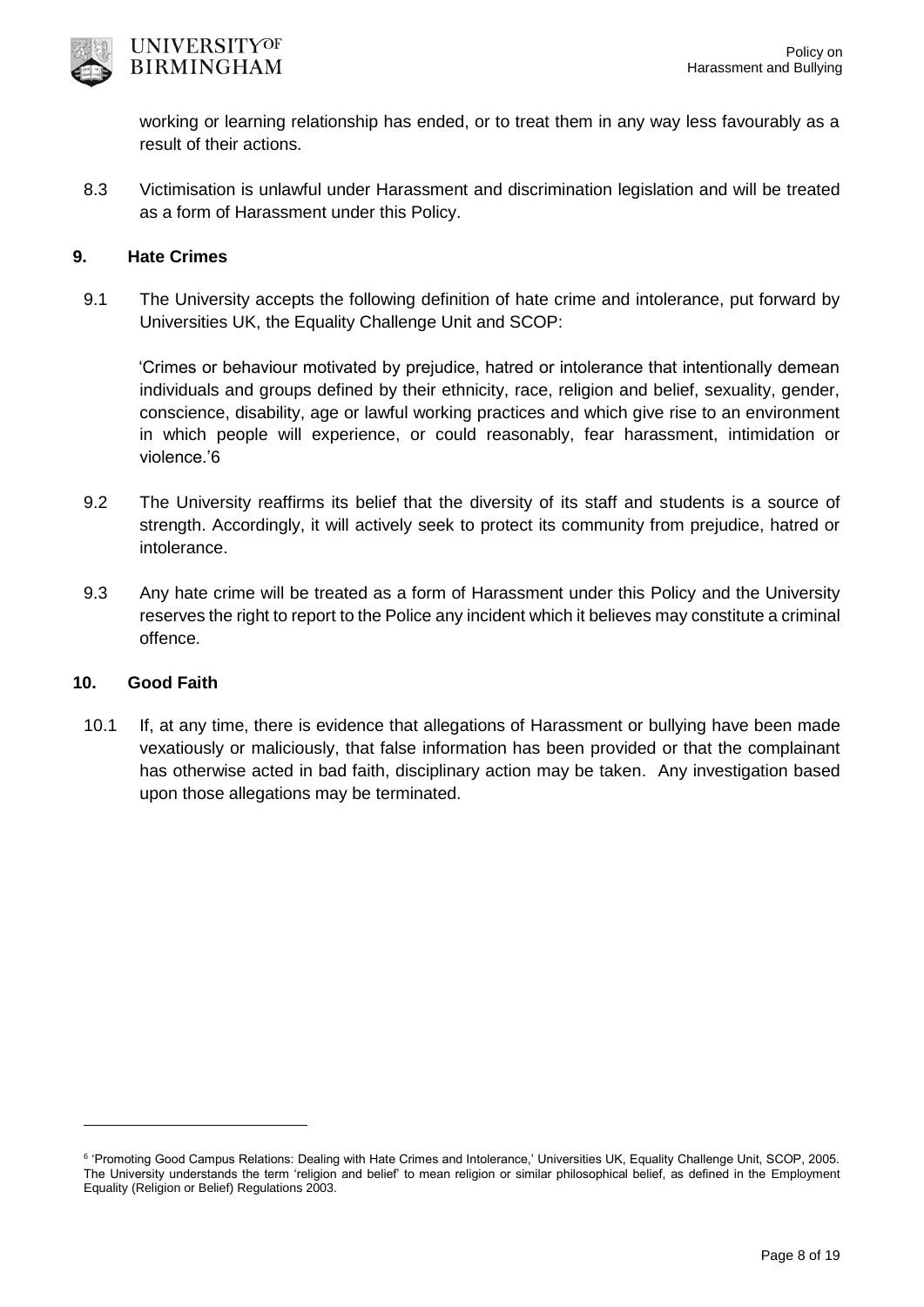

#### **Part II – Staff and Student Procedures**

#### **11. Addressing Harassment and Sources of Support**

- 11.1 The University encourages staff, students and visitors to take action against Harassment using the guidance set out below. No person will be treated less favourably or suffer any detriment for having raised or supported an allegation made in good faith.
- 11.2 If a person believes they are being subjected to Harassment it is recommended that, where possible and appropriate those involved should attempt to resolve the situation informally in the first instance. It is, however, up to the Complainant to decide how they wish to proceed.
- 11.3 Whichever approach is chosen, it is recommended that a written record of any incident of Harassment is made as soon as possible after an incident occurs. This should be signed, dated and kept for future reference and should include:
	- Details of when and where the Harassment took place, including dates and times;
	- Details of the behaviour; and
	- Details of any witnesses to the behaviour.
- 11.4 The University Harassment Advice Service can also provide support and advice for staff and students affected by Harassment. Advisers can provide guidance on the informal and formal options available and assist individuals in thinking those options through. All Advisers are trained staff volunteers and the service they provide is completely confidential. The Harassment Advice Service can offer support at any stage of the procedure, from initial concerns to formal complaints/allegations. Further information about the Harassment Advice Service and other sources of support is attached in Appendices 2 and 3.
- 11.5 Staff may also wish to make an appointment with the Employee Advice and Listening Service (contact details as for the Harassment Advice Service) or speak with their union Harassment adviser as an alternative source of support and advice.
- 11.6 Human Resources can provide signposting for staff on the options available under this Policy. Staff should be aware however, that if specific allegations are reported to Human Resources, the Director of HR has the right to take this forward as a formal complaint of Harassment. Staff not wishing to make a formal complaint should take action under the informal procedures below and/or discuss their options with a Harassment Adviser.
- 11.7 Academic Policy & Standards can provide advice to students on the options available under this Policy, as well as details of the sources of help and support available to advice.
- 11.8 Notwithstanding the above, behaviour occurring on campus that is extreme and/or violent should be reported directly to the Campus Security.

## **12. Informal Procedures for Addressing Harassment**

12.1 If a person believes they are being subjected to Harassment there are a number of ways to deal with the matter quickly and effectively. An 'informal approach' can effectively address the unwanted behaviour without recourse to formal procedures. Informal approaches can have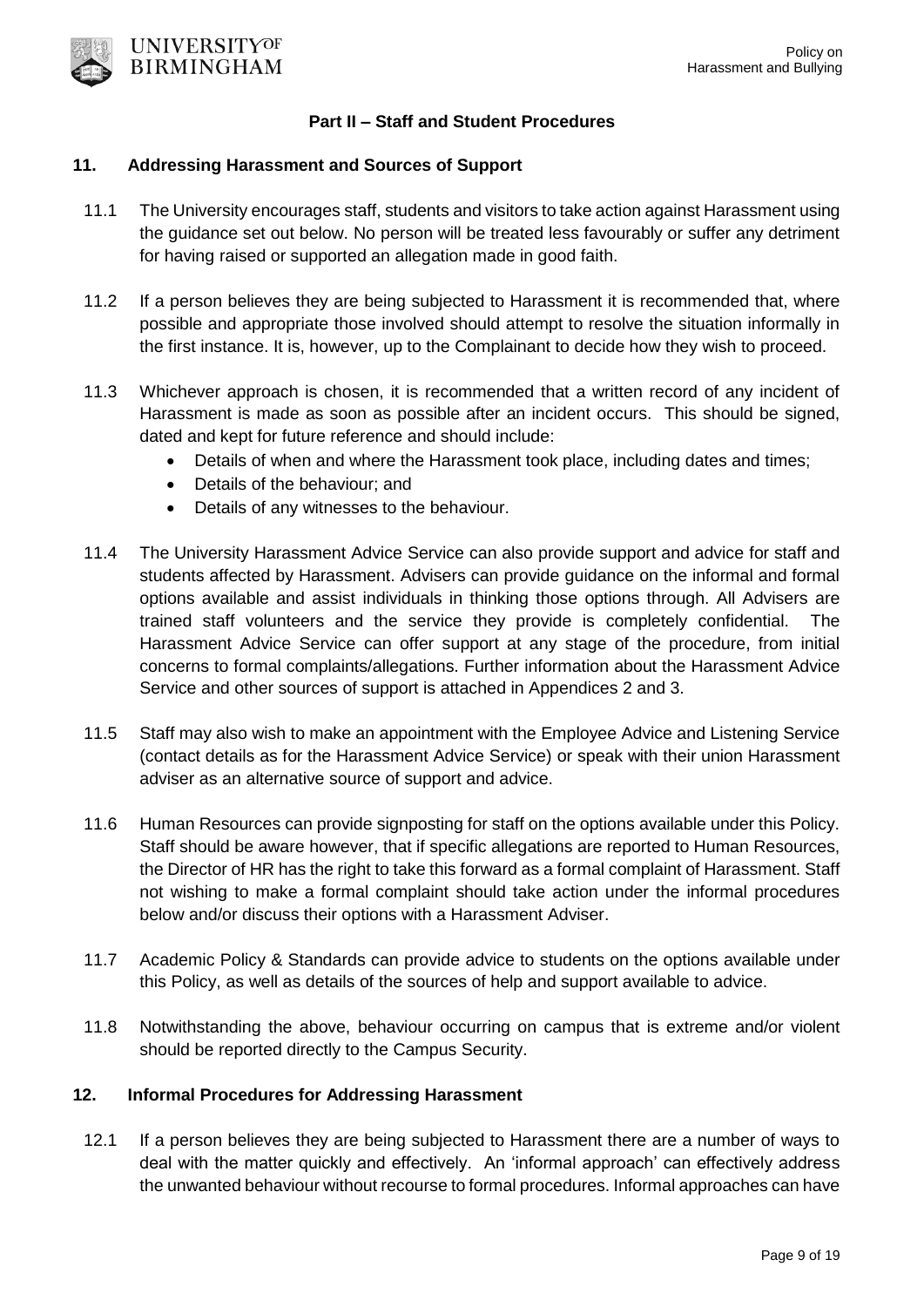

the advantage of resolving the situation quickly and with minimal disruption to relationships. It is recommended that informal approaches be used in the first instance, as this is often sufficient to resolve the matter without the need for more formal means. It is however, up to the individual to decide if this approach is appropriate to their situation. There are a number of 'informal approaches' that can be adopted, as outlined in sections below.

#### 12.2 Individual Action

- 12.2.1 The University recommends that anyone who believes they are being subjected to Harassment should speak directly to those involved or, if more suitable, put their concerns in writing to them. If approaching the person directly does not resolve the situation, or is inappropriate, it may be appropriate to ask a third party to assist. Ideally, the Alleged Harasser should be approached at the earliest opportunity.
- 12.2.2 When taking individual action, the Complainant or a person acting on their behalf should try to:
	- Pick a time and a place where they can speak privately and without interruption;
	- Clearly identify the behaviour that is causing concern, giving examples and instances of when it has occurred;
	- Make it clear that the behaviour is unwelcome and must stop immediately.

Further guidance for the Alleged Harasser who may be approached informally about their behaviour is at paragraphs 14.1.2 to 14.1.3 below.

- 12.2.3 Although asking someone to assist with discussions of this type might be helpful, Complainants should avoid involving too many people in the situation. This can be counterproductive and may lead to allegations being made against the Complainant.
- 12.2.4 It is advisable to keep a record of any discussions or correspondence at this stage, as this may be useful in the event that further action becomes necessary.
- 12.2.5 All persons involved in an allegation of Harassment can seek support and advice from the people/groups listed in Appendix 2. Specific advice regarding procedures can be obtained from Human Resources or Academic Policy & Standards as appropriate.

### 12.3 Third-party intervention

12.3.1 If approaching the Alleged Harasser directly does not resolve the situation, or is inappropriate, seeking third party intervention may be helpful. Asking an appropriate person who is not directly involved in the situation to speak with the Alleged Harasser can often help get the right message across. For staff, an appropriate third party would be their line manager in accordance with the relevant staff grievance procedure or, where this is not possible, the next senior level of management. For students, it may be a personal or welfare tutor and/or senior member of their School. It would not normally be appropriate to engage the support from fellow students.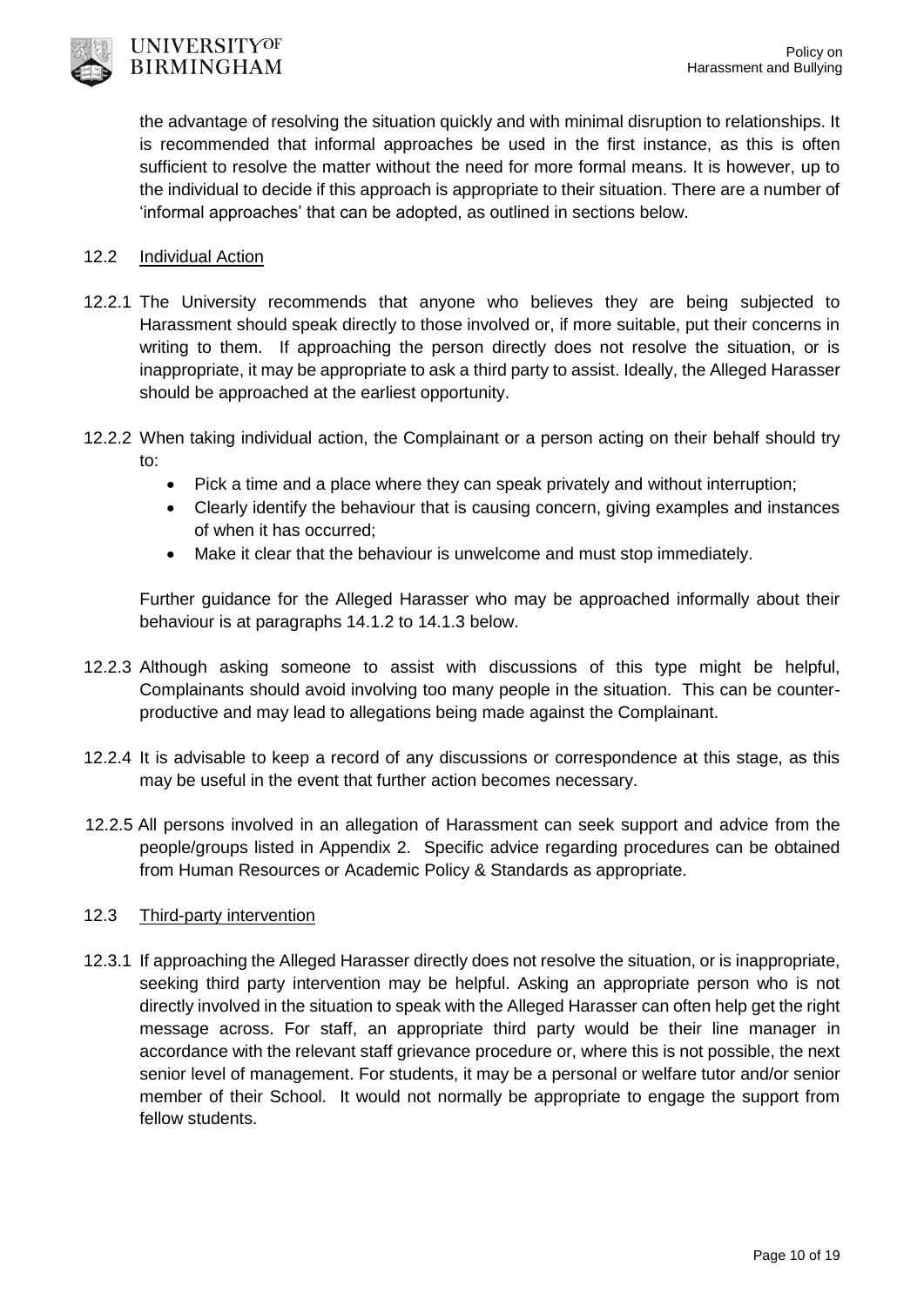

- 12.3.2 The third party will seek to resolve the situation quickly and with minimal disruption. Options may include meeting with the Alleged Harasser to discuss the allegation and make clear that any behaviour that could be considered Harassment under this Policy must stop immediately. Alternatively, the third-party may facilitate a meeting between the persons involved to discuss the situation and jointly reach agreement on the way forward. Outcomes may include a recommendation of ongoing mediation to help rebuild the relationship, (see section 2.4 below). In the case of staff, both the Complainant and Alleged Harasser have the right to be accompanied by a work colleague or union representative to any meetings at this stage in the process. Students may be accompanied by a Friend at their request.
- 12.3.3 Although asking someone to act as a third party may be helpful, Complainants should avoid involving too many independent people in the situation. This can be counter-productive and may lead to allegations being made against Complainant.

## 12.4 Mediation

- 12.4.1 Where relationships have been damaged, the University's Mediation Service can help both parties to rebuild their relationship. Mediation is a voluntary and confidential process which enables parties to resolve issues with the assistance of a professionally-qualified mediator. The process encourages open communication of feelings and incidents and empowers parties to deal directly with the conflict and determine the resolution.
- 12.4.2 Staff referrals for mediation should be made to Employee Support Services (Workplace Wellbeing), who will first meet with the parties to determine whether the case can be mediated in a 'mediation suitability conference'. Suitability is determined according to the nature of the alleged Harassment, risk to individuals involved, the individual situation and the nature of Harassment. Further information about the mediation and conflict resolution service is available from Workplace Wellbeing.
- 12.4.3 Students who may wish to consider mediation as a way forward should contact Academic Policy & Standards.

## **13. Formal Procedures for Addressing Harassment**

- 13.1 If informal methods do not resolve the matter, or if the Harassment is particularly serious, a formal allegation of Harassment should be submitted.
- 13.2 Formal allegations of Harassment should be made in writing and include:
	- The Complainant's personal details (including staff or student ID number);
	- An outline of the allegation (including dates, times and places);
	- Details of the Alleged Harasser;
	- Details of any witnesses; and, if relevant
	- Details of any informal attempts which have been taken to resolve the situation and the outcome(s).
- 13.3 Members of staff should address their letter in accordance with the requirements of the relevant formal grievance procedure. This is whether their allegation is against a member of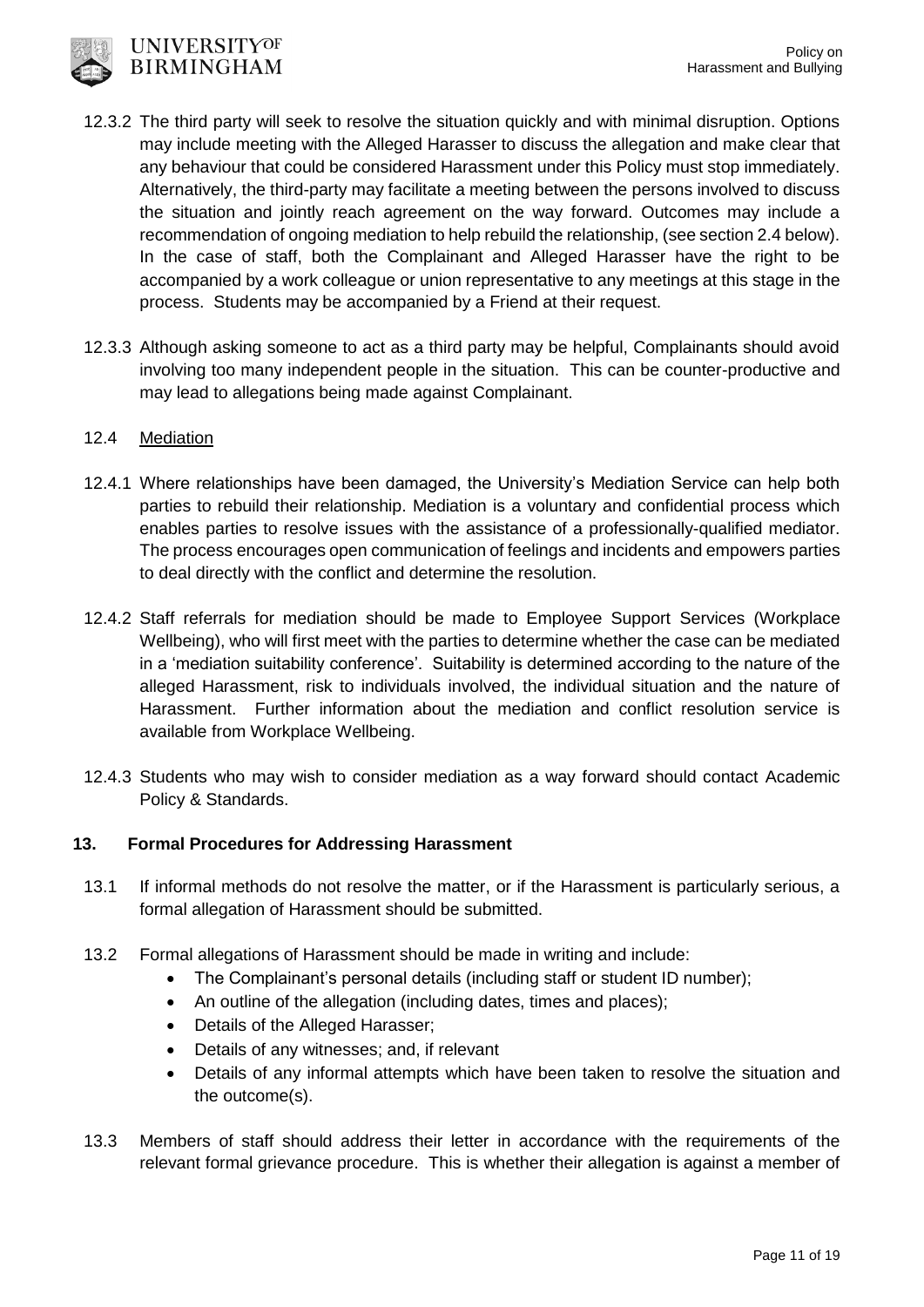

staff or a student. Formal complaints are made under the relevant staff grievance procedure and will involve a formal investigation into the allegations.

- 13.4 Students who wish to make a formal allegation against members of staff or students should be directed to the Code of Practice on Student Concerns and Complaints and should submit a Concern Review form.
- 13.5 When the complaint is from a student and if the Alleged Harasser is a member of staff, the Investigating Officer shall inform HR of the allegations and keep them informed throughout the process to enable HR to decide whether and when a separate staff procedure may need to be instigated.
- 13.6 Where an investigation finds that Harassment has taken place, this may result in disciplinary action under the relevant staff or student procedure.
- 13.7 Allegations should be made by named individuals. The University cannot guarantee that anonymous allegations will be taken forward, as the anonymous nature of the allegation may prevent a fair investigation.

### **14. Guidance**

### 14.1 Guidance for Persons Accused of Harassment (the Alleged Harasser)

- 14.1.1 Persons who are accused of Harassment, either under the formal procedure or who are approached informally about their behaviour can seek support and advice from the University Harassment Advice Service. If a formal complaint/allegation has been made, the Human Resources Team (for allegations made by members of staff) or Academic Policy & Standards (for allegations made by students) can provide guidance on the investigatory process. Details of other sources of help and advice can be found in Appendix 2.
- 14.1.2 Persons who are approached about their behaviour are advised to consider what is being said carefully, and not to dismiss the claims out of hand. Even if it was not the intention to cause offence, actions can still constitute Harassment if they could reasonably be considered to have this effect. If this is the case, then behaviour will need to change. If a person believes the accusation against them to be unfounded, they should still participate willingly in any proceedings so that the situation can be resolved.
- 14.1.3 In many cases people may feel that there has been a misunderstanding, and that they did not intend to cause Harassment. In this case the Alleged Harasser should explain that the behaviour would not be repeated and parties should come to an agreement regarding what is/isn't acceptable. Behaviour that some individuals find acceptable, or even friendly, may be offensive to someone else and this should be respected.
- 14.1.4 Persons subject to a formal allegation of Harassment should not contact the Complainant or any named witnesses as this is unlikely to solve, and may aggravate, the situation.
- 14.1.5 Staff and students, who are or who have been the subject of a complaint, should be aware of the guidance on Victimisation in Section 8 of this Policy.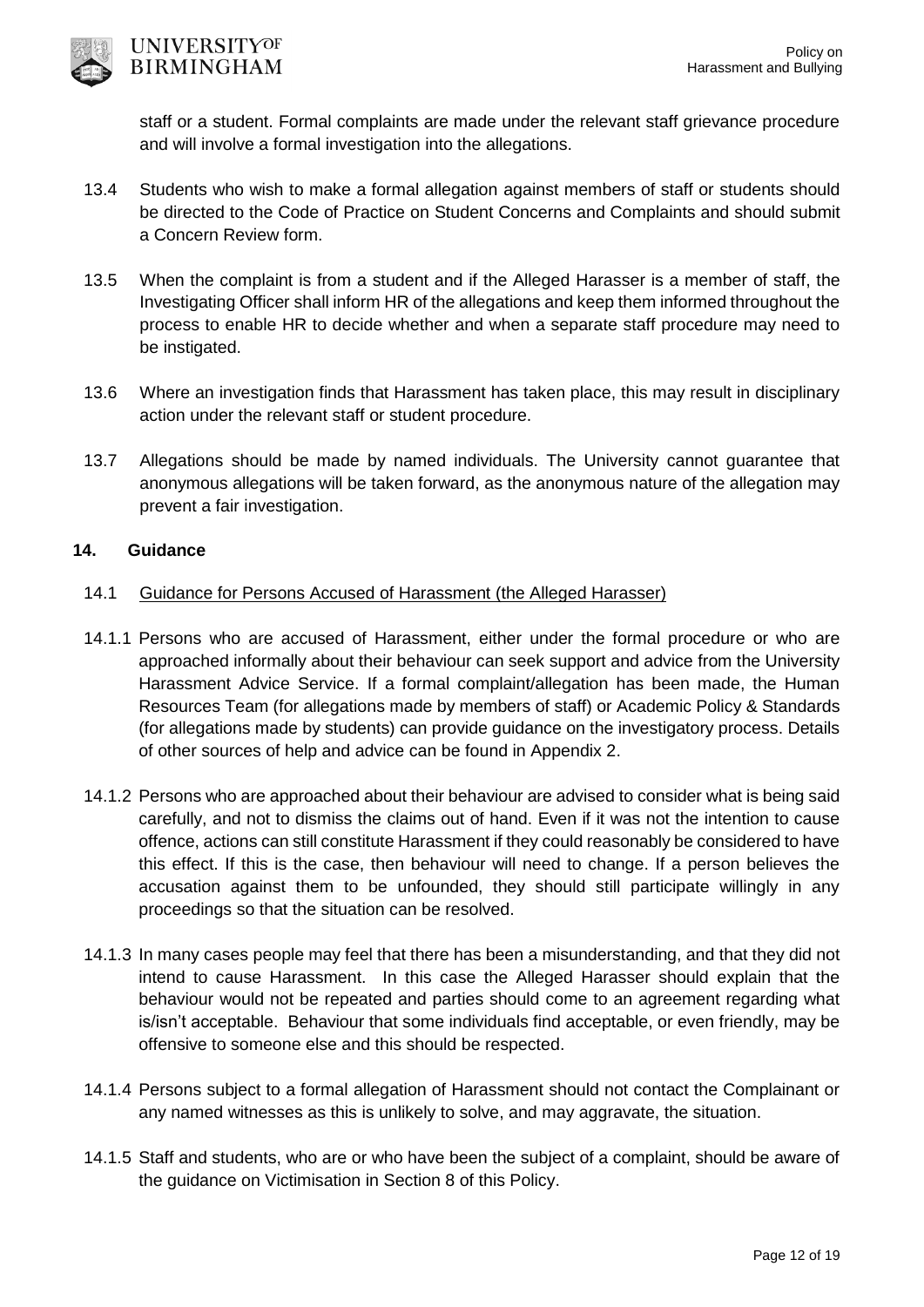

#### 14.2 Guidance for Persons Witnessing Harassment

- 14.2.1 In the case of staff, when Harassment occurs in a group situation the person in authority in that group has the responsibility to recognise this behaviour and to take action to stop it. This may mean reporting the behaviour to a more senior colleague or, if they are the line manager of the person, by speaking with the Alleged Harasser directly. It is important that it is made clear to the person that such actions are unacceptable and can result in disciplinary action. Silence or inaction may be interpreted as collusion or endorsement of such behaviour and creates a working environment in which Harassment is deemed to be 'acceptable'.
- 14.2.2 If the person in authority is the Alleged Harasser, or there is no identifiable person to take the lead on the matter, others within the group should support the individual subject of the Harassment in taking one of the courses of action outlined in this Policy.
- 14.2.3 Students who believe they may have been a witness to Harassment may want to consider;
	- Speaking to the 'victim' of the Harassment to ask how they felt about the behaviour and to offer support in pursuing the matter as outlined in this Policy;
	- Speaking to the Alleged Harasser to see if they understood that their actions were potentially hurtful.
- 14.2.4 Any person who thinks they may have witnessed Harassment can seek help and advice from the persons/groups listed in Appendix 2.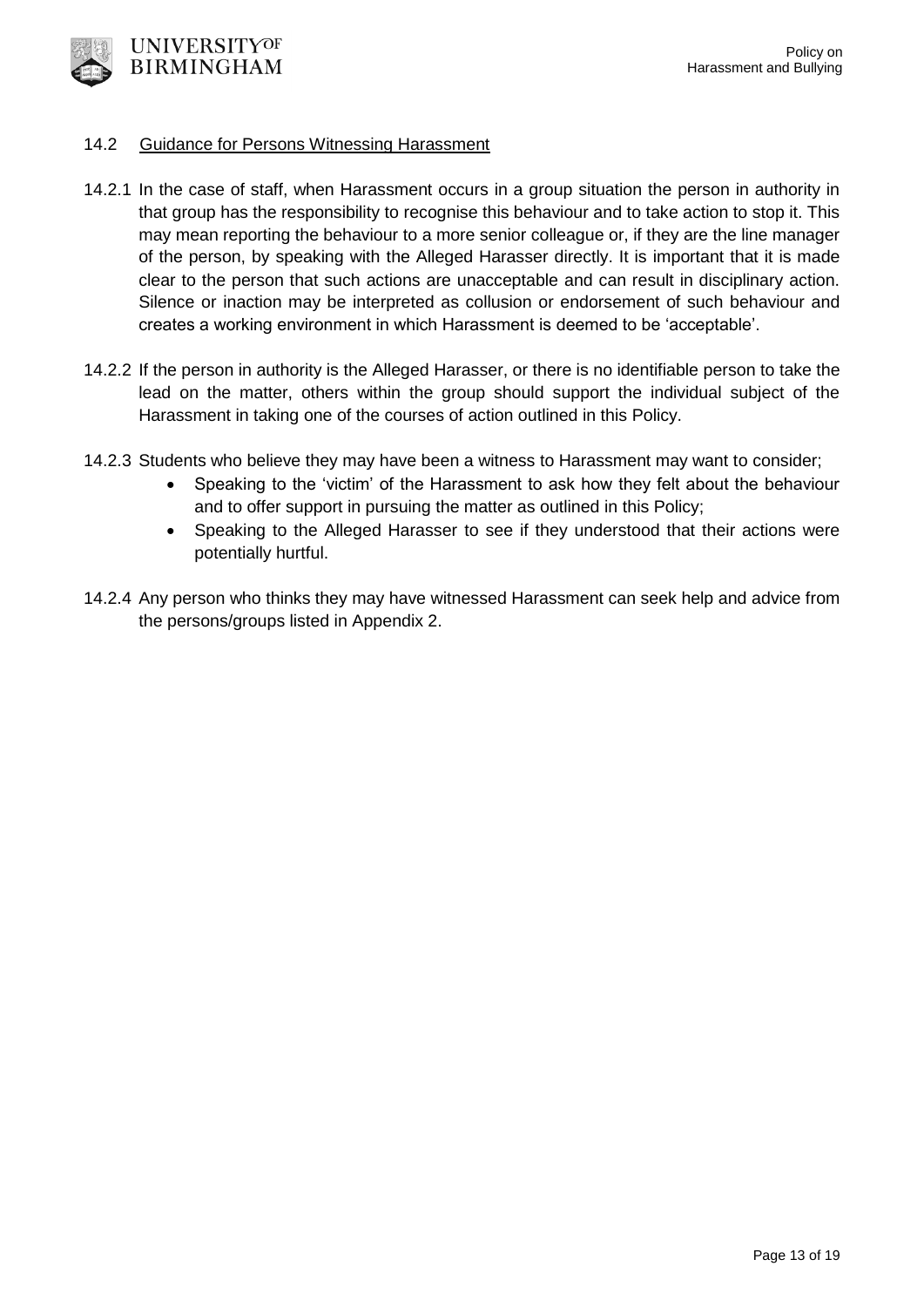

# **Appendix 1 Forms of Harassment**

#### **1. Introduction**

1.1 Harassment related to age, disability, gender reassignment, race, religion or belief, sex (including sexual harassment) and sexual orientation is unlawful. Harassment related to these characteristics is defined as:

'Unwanted conduct that has the purpose or effect of violating a person's dignity or creating an intimidating, hostile, degrading, humiliating or offensive environment for them.'<sup>7</sup>

1.2 The following section describes these forms harassment in greater detail and provides examples of how such harassment may be manifested. These examples are not intended to be exhaustive. They are, however, indicative of conduct that would be considered unacceptable by the University.

## **2. Racial Harassment**

- 2.1 Racial harassment is unwanted conduct related to a person's race, including their ethnic or national origins, colour or nationality. It is usually, although not exclusively, directed at individuals from minority ethnic groups.
- 2.2 Specific manifestations of racial harassment may include racist jokes, 'banter' and language, the expression of racist views and stereotypes related to, the display of racist materials, or deliberately excluding or refusing to cooperate with someone because of their race. Conduct that focuses upon a person's appearance, dress, culture or customs can also constitute racial harassment, as does behaviour that has the effect of fostering hatred and/or prejudice towards individuals of particular racial groups. Racial harassment is explicitly prohibited under the Equality Act 2010.

#### **3. Sexual Harassment**

-

- 3.1 Sexual harassment is unwanted conduct by either sex that is sexual in nature. Conduct that would amount to sexual harassment includes:
	- Physical contact, ranging from invasion of personal space, inappropriate touching or physical assault
	- Intrusive questions and remarks about a person's private life
	- Inappropriate remarks about a person's appearance or dress
	- Sexually explicit language, jokes, verbal and physical innuendo
	- Using demeaning, gender-specific terminology
	- Display or circulation of sexually explicit materials
	- Coercive demands for sexual favours, (such as promotion or academic success depending on the response to the demand)

<sup>&</sup>lt;sup>7</sup> Equality Act 2010. Protection from Harassment is also provided by the Protection from Harassment Act 1997.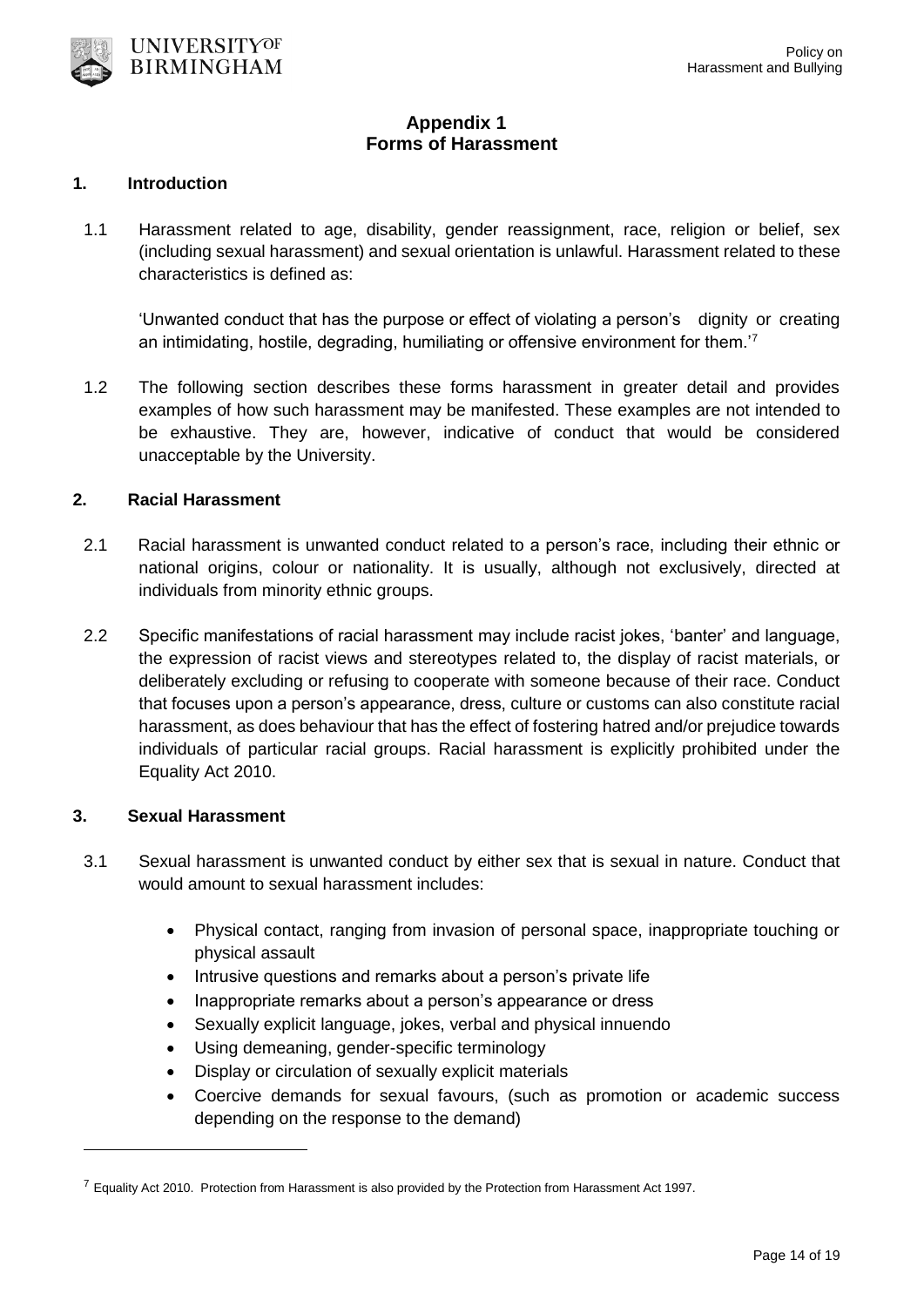

- Intrusion by pestering, spying or stalking
- Persistent, unwanted advances, (e.g. inviting a colleague or friend out would not in itself amount to harassment. However, if it was indicated that the approach was unwelcome and the individual persisted in making such approaches, this is likely to be considered harassment by the recipient).
- 3.2 Sexual harassment is specifically prohibited under the Equality Act 2010.

## **4. Harassment related to Sex**

4.1 Harassment related to sex describes unwanted conduct that is directed at a person because they are male or female. For example, to deliberately exclude someone because they are the only man or woman in a team, group or class would be considered sex harassment. Harassment related to sex is distinct from sexual harassment as, whilst the behaviour relates to a person's sex, it is not sexual in nature. Harassment related to sex is unlawful under the Equality Act 2010.

## **5. Harassment related to Disability**

- 5.1 Harassment related to disability is unwanted conduct directed at a person because of their physical or mental disability. It may relate to the disability itself or the person's real or presumed capabilities. A person can also be harassed on the grounds of disability where they themselves are not disabled - for example, if they are the carer of a child with disabilities and suffer harassment on that basis.
- 5.2 Specific examples of disability-related harassment include individuals being ignored, disparaged or ridiculed, inappropriate personal remarks, unnecessarily intrusive and inappropriate questions about a person's condition or excessive and unnecessary references to a person's disability. At its extreme, it can manifest as refusal to work or study alongside someone with a disability. Harassment related to disability is unlawful under the Equality Act 2010.

### **6. Harassment related to Religion or Belief**

- 6.1 Harassment related to religion or belief is unwanted conduct directed at a person because of their religion or a comparable belief system. It can also occur because a person is presumed to be of a particular religion or belief, even if this is not the case, or because of a person's nonadherence to a religion or belief system.
- 6.2 Harassment may take the form of insults or ridicule of a person's religion or belief. Behaviour may focus upon a particular aspect of a religion or belief system, such as clothing, religious artefacts, beliefs and rituals or the expression of stereotyped perceptions and assumptions about a religion or belief and its followers. It can also take the form of coercive pressure to convert or conform to a religion or belief system.
- 6.3 Harassment related to religion or belief is unlawful under the Equality Act 2010. Specific advice regarding cults can be found in Chapter 1 'Welfare, advice and guidance' of the Student Handbook.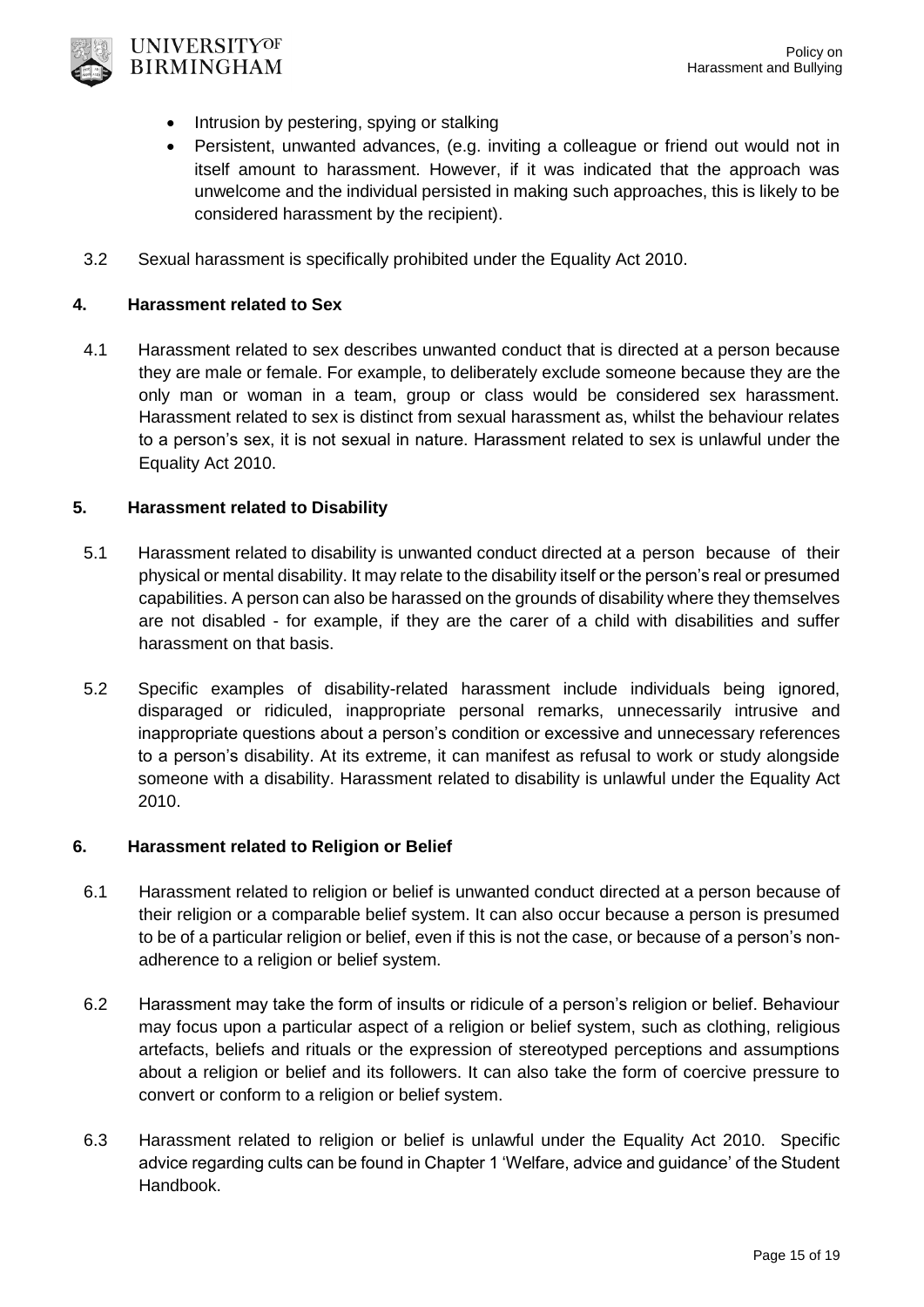

#### **7. Harassment related to Sexual Orientation**

- 7.1 Harassment related to sexual orientation is unwanted conduct directed at a person because of their actual or perceived sexual orientation. It most frequently affects individuals who are gay, lesbian or bisexual, but can sometimes be directed at heterosexuals too. Harassment related to sexual orientation may go unreported because a person does not wish to disclose their sexuality.
- 7.2 Harassment related to sexual orientation may be specifically manifested as intrusive questions about a person's private life, homophobic comments, jokes and 'banter' about sexuality, gossip and speculation about a person's sexuality, refusal to work or study alongside someone because of their sexuality and actual physical assault. 'Outing' someone by, for example, the release of personal information, would also be considered harassment. Harassment related to sexual orientation is unlawful under the Equality Act 2010.

#### **8. Harassment related to Gender Identity**

- 8.1 Harassment related to gender identity is defined as being unwanted conduct directed at a person who does not identify with the sex to which they were assigned at birth (for example, someone who is transgender or non-binary). This includes individuals who are undergoing, have undergone or plan to undergo a gender reassignment process to change their gender identity.
- 8.2 Specific examples of such harassment include: excluding a person because of their trans identity, making jokes or disparaging comments about trans people, refusing to work or study with someone because of their trans identity, name-calling and refusing to acknowledge their acquired gender. 'Outing' someone, for example as being trans, would also be considered harassment.

#### **9. Harassment related to Age**

9.1 Harassment related to age is unwanted conduct related to a person's age. It can occur because of a person's real or perceived age and applies to the 'young' and 'old' alike. Specific examples of age-related harassment include jokes, name-calling and comments relating to a person's age or comments about their presumed abilities. Harassment related to age is unlawful under the Equality Act 2010.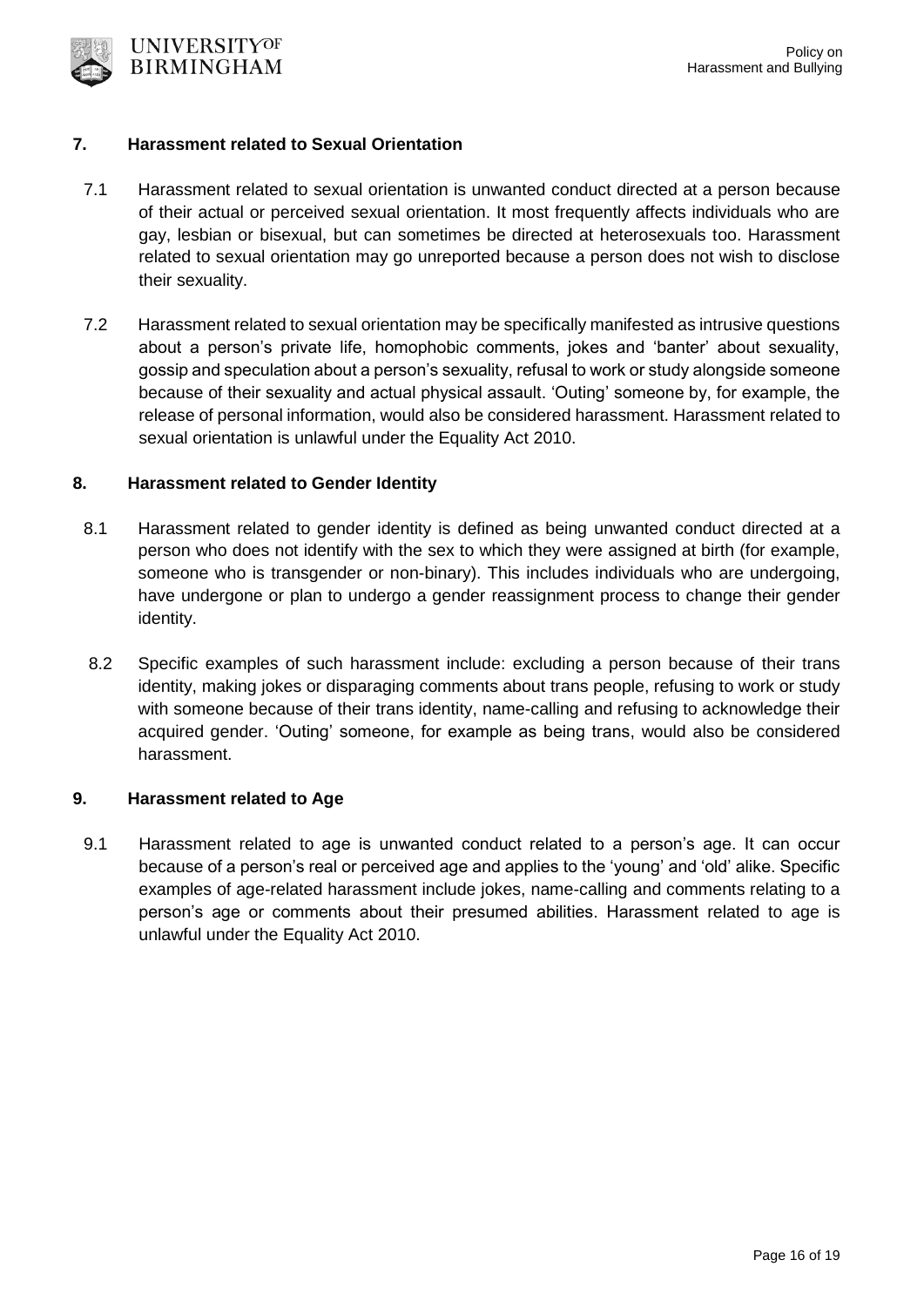# **Appendix 2 Sources of Help and Advice**

The University recommends the Harassment Advisers Services as the first source of support and advice for anyone who believes they are being subjected to Harassment. The Harassment Advisers Services is also available to offer support and advice to any person involved in an allegation of Harassment. Full details of the Harassment Advisers Service are provided in Appendix 3.

The groups/people below will also be able to offer support, help and advice to those subjected to, witnessing or accused of Harassment.

| Service                                                                      | Contacts                                                            |
|------------------------------------------------------------------------------|---------------------------------------------------------------------|
| <b>Harassment Advisers</b>                                                   | Visit                                                               |
| <b>Service</b>                                                               | https://intranet.birmingham.ac.uk/hr/wellbeing/employeesupportservi |
|                                                                              | ces                                                                 |
|                                                                              | or email:                                                           |
|                                                                              | harassment@contacts.bham.ac.uk                                      |
| <b>Specifically for Staff</b>                                                |                                                                     |
| <b>Employee Advice and</b>                                                   | 0121 415 8774                                                       |
| <b>Listening Service</b>                                                     | j.harris.3@bham.ac.uk                                               |
| <b>Occupational Health</b>                                                   | 0121 414 4435                                                       |
| <b>Line Manager/Senior</b><br><b>Manager</b>                                 |                                                                     |
| <b>Union Representative</b>                                                  |                                                                     |
| <b>Specifically for Students</b>                                             |                                                                     |
| https://intranet.birmingham.ac.uk/as/studentservices/conduct/help/index.aspx |                                                                     |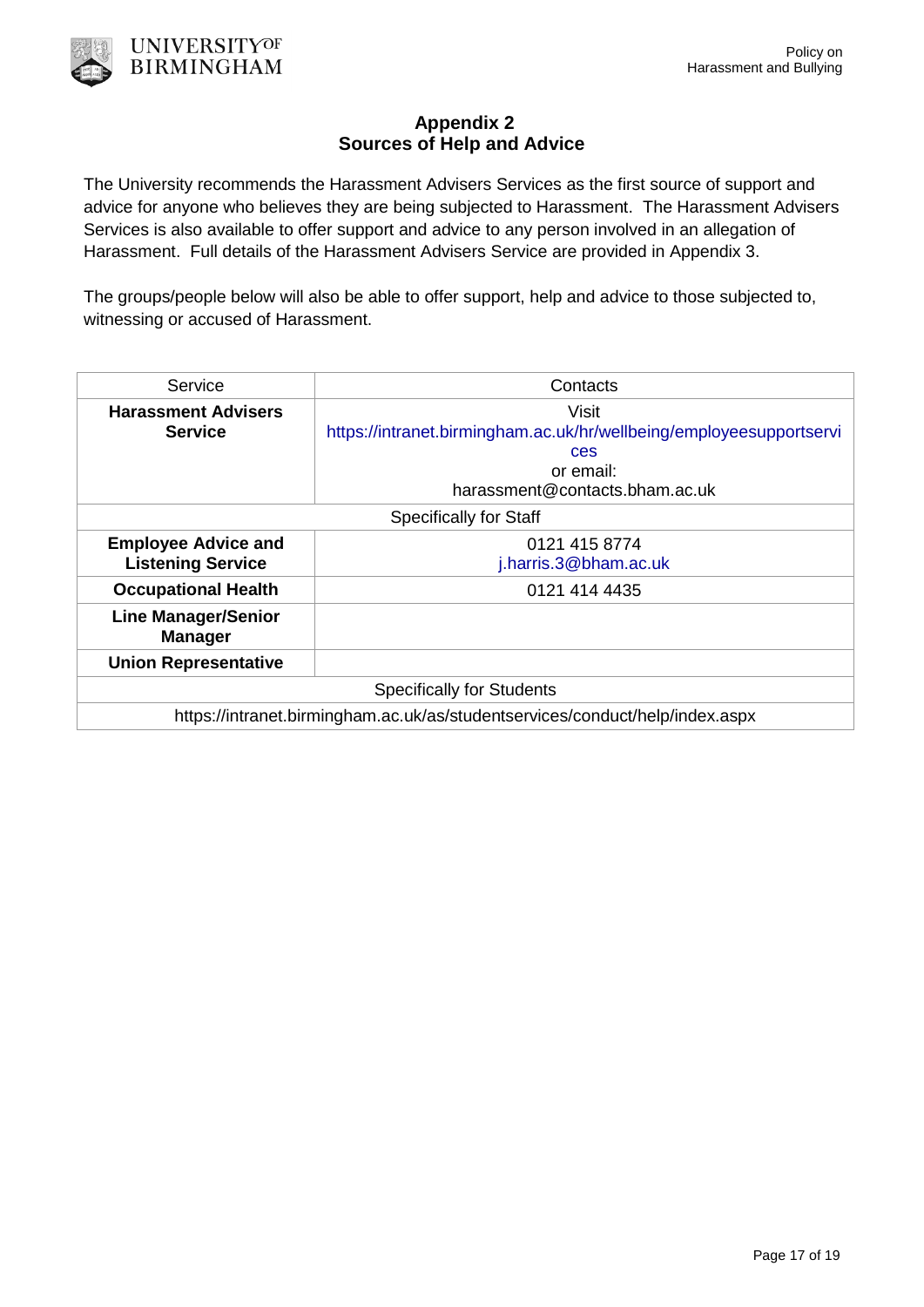

#### **Appendix 3 Harassment Advice Service**

## **1. Who can a Harassment Adviser Assist?**

1.1 Harassment Advisers are dedicated to making the University of Birmingham a safe and positive environment in which to work and study. Harassment Advisers are here to assist any member of the University of Birmingham including staff, students and visitors who feel that they are affected by unwanted behaviour including harassment, bullying, stalking and victimisation. The service is confidential, and allows members of the University to discuss their problems without recourse to formal University processes.

### **2. What can a Harassment Adviser do?**

- 2.1 A Harassment Adviser is an empathetic, unbiased, neutral colleague who can support those who feel they are experiencing unwanted behaviour and those whose behaviour has been called into question.
- 2.2 A Harassment Adviser can:
	- Provide a supportive, confidential environment in which to discuss problems;
	- Empathise without judgement;
	- Support those seeking their advice in making decisions that are right for them and their situation;
	- Provide information on the options that are available;
	- Assist those seeking advice in thinking those options through; and
	- Where mutually agreed, in an informal capacity for the purpose of moral support, attend informal meetings.

### **3. What can't a Harassment Adviser do?**

- 3.1 Harassment Advisers cannot:
	- Force those seeking advice to do anything they don't want to do;
	- Pass on specific information or details about who has accessed the service;
	- Make decisions for service users or 'fix' their situation;
	- Take action against the alleged perpetrator;
	- Mediate or negotiate between the different parties to a situation;
	- Provide counselling. Staff counselling support can be discussed with The Employee Advice & Listening Service. The Student Support and Counselling Service can provide confidential counselling to registered students;
	- Act as an advocate. Harassment Advisers provide informal support only;
	- Meet with other parties to the situation; or
	- Meet with service users outside of office hours or outside of the University premises.

### **4. Who are the Harassment Advisers and how can they be contacted?**